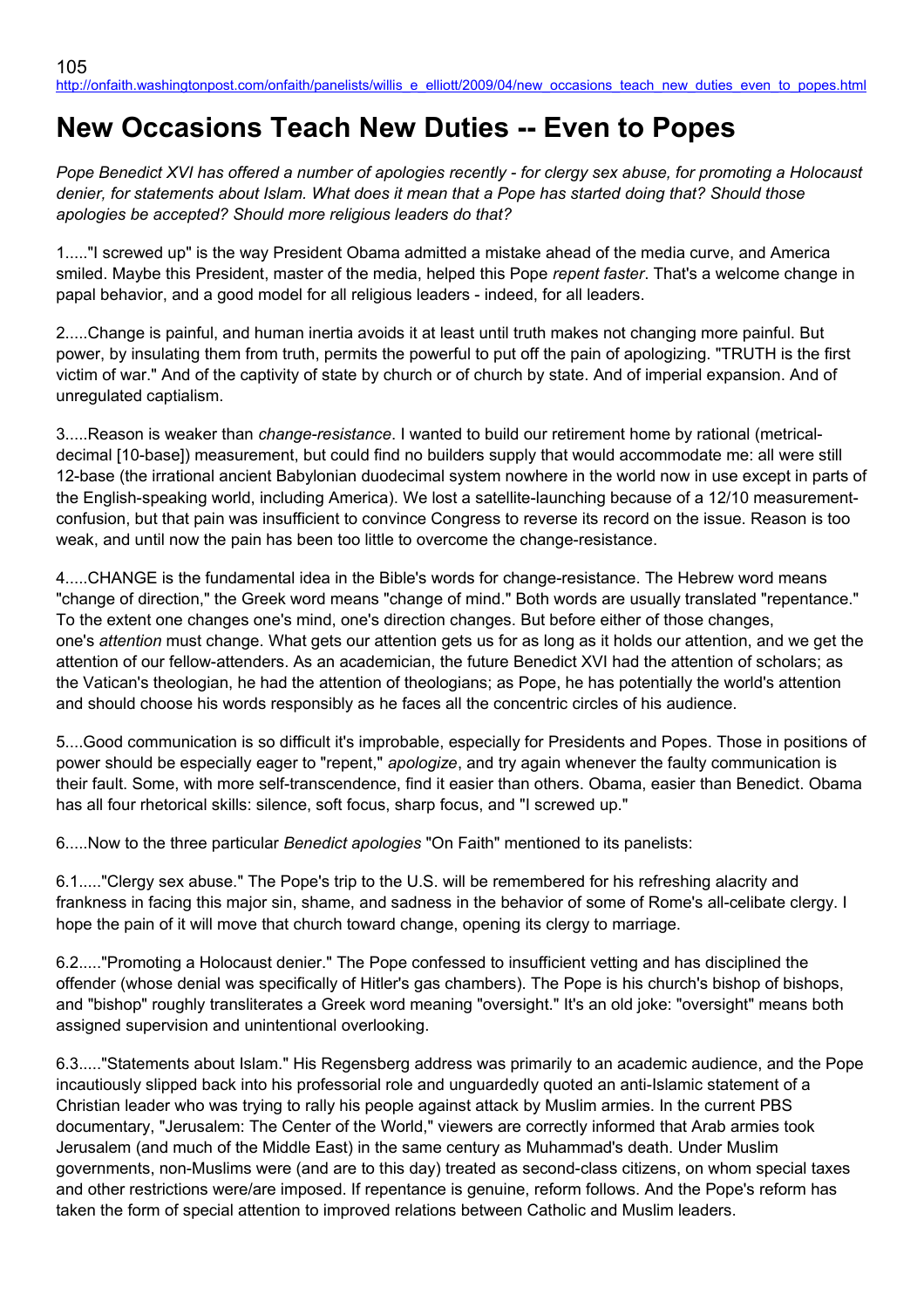7.....But I must add what I see as a *flaw* in Rome's structure. Politically, Popes are lineal descendant of Roman Emperors, who had monarchic power: They had, as it were, a mouth but no ears. In 1968, a papal commission recommended to the Pope that he pronounce in favor of certain forms of artificial contraception. His response, "Humanae Vitae," was to prohibit *all* forms of artificial contraction. On his recent visit to Africa, the present Pope reaffirmed the 1968 ban, specifically condemning the use of condoms (despite the HIV-AIDS plague there) and claiming that condoms are ineffective (despite the objective evidence). Some day, some Pope may apologize for Rome's long-continued use of the Roman emperor as model for the papacy.



**Please report offensive comments below.**

Thank you for your thoughts. And thank you for your careful analysis of some of the Pope's recent actions.

I think philosophical presuppositions often go unrecognized in our analysis of things. It seems to me that most people hold the Pope to an American liberal philosophical understanding of freedom of indifference, and call him to adjust his views, beliefs, and actions accordingly.

Perhaps a more interesting dialogue, one that would get more to the heart of the issue, is to look more closely at why he says what he says and does what he does. The Pope isn't a politician. He doesn't speak in soundbites. He's best understood as a servant of servants. I personally find it more convincing that the truth he seeks to uphold is not at the mercy of popular secular sentiments. If the Church changed teachings simply because the majority of people wanted it that way, then why would we even need/want the Church? We may as well do whatever we want, if that is our highest priority. It seems to me that the only reason to listen to the Church is if one believes she stands for something true, something beyond ourselves.

**POSTED BY: WHITJER29 | APRIL 15, 2009 1:58 AM [REPORT OFFENSIVE COMMENT](mailto:blogs@washingtonpost.com?subject=On%20Faith%20Panelists%20Blog%20%20%7C%20%20whitjer29%20%20%7C%20%20New%20Occasions%20Teach%20New%20Duties%20--%20Even%20to%20Popes%20%20%7C%20%204660308&body=%0D%0D%0D%0D%0D================%0D?__mode=view%26_type=comment%26id=4660308%26blog_id=618)**

## TO COLINNICHOLS:

While I don't believe in maternal determinism, It's likely that the hospital mixup you hypothesize would produce the effect you suggest: children's culture (language & religion) is generally that of the adult to whom they were closest in their earliest years. It's why the Germans call one's "native" speech Muttersprasche (mother-speech).

But, I repeat, not determinism. Obama's mother was a freethinker, but he is (as I am) an evangelical-liberal Christian.

**POSTED BY: WILLIS E. ELLIOTT | APRIL 13, 2009 7:41 PM [REPORT OFFENSIVE COMMENT](mailto:blogs@washingtonpost.com?subject=On%20Faith%20Panelists%20Blog%20%20%7C%20%20Willis%20E.%20Elliott%20%20%7C%20%20New%20Occasions%20Teach%20New%20Duties%20--%20Even%20to%20Popes%20%20%7C%20%204660157&body=%0D%0D%0D%0D%0D================%0D?__mode=view%26_type=comment%26id=4660157%26blog_id=618)**

TO COLINNICHOLS: Sorry about a mixup on my computer! I thought my lst post had been lost, so I rewrote-reposted to you, & got to read your response only after my 2nd post!

**POSTED BY: WILLIS E. ELLIOTT | APRIL 13, 2009 7:33 PM [REPORT OFFENSIVE COMMENT](mailto:blogs@washingtonpost.com?subject=On%20Faith%20Panelists%20Blog%20%20%7C%20%20Willis%20E.%20Elliott%20%20%7C%20%20New%20Occasions%20Teach%20New%20Duties%20--%20Even%20to%20Popes%20%20%7C%20%204660156&body=%0D%0D%0D%0D%0D================%0D?__mode=view%26_type=comment%26id=4660156%26blog_id=618)**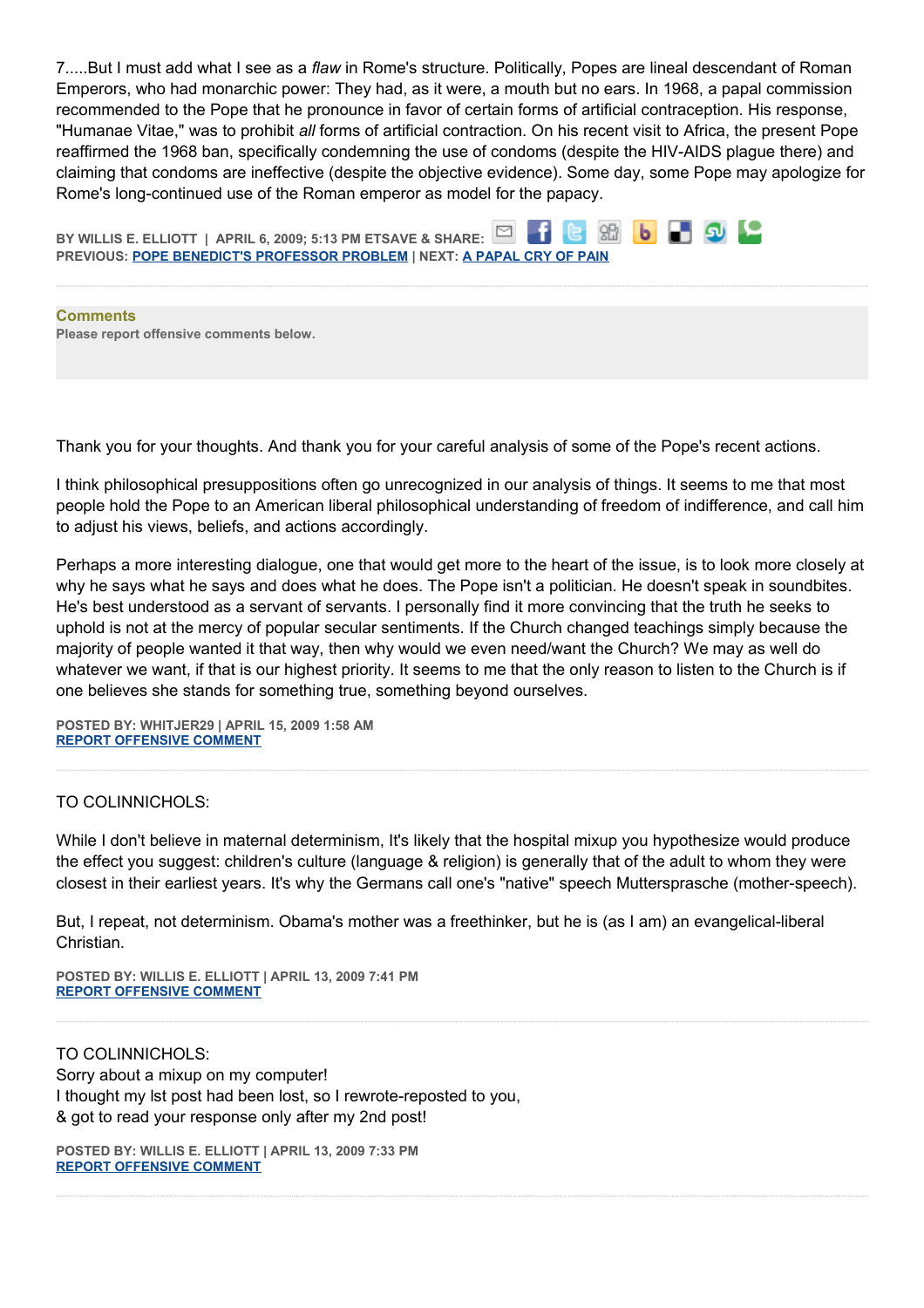# TO COLINNICHOLAS:

1

Thanks for the fill-in on your bio. I asked in what generation your family rejected Christianity; and while you didn't say, you said that the family has been religionless for three generations (your parents, you, and your children). From your survival without religion, you seem to conclude that your condition is "natural" and (a further leap) that religion is "nonsense" and exists only because some parents brainwash their children to belief in God. 2

While you supported your argument for godlessness as natural by saying that your children arrived at this position on their own, you now admit to negative-answering when a child asked you the God-question. When in religion parents are not hypocrites (saying one thing, doing another) - i.e., when they have word-and-dead integrity - they have a powerful influence on their children. My children were powerfully influenced by their parents' living & talking the God-assumption; yours, by your living & talking the godless assumption. Our positivity made the God-assumption "natural" to our children, as your negativity made the godless assumption "natural" to your children. It's a wash: you and I consider each other's assumption not only unnatural but nonsense.

# 3

But now that you've made the argument from "nature," I'll engage you on it. In his 1897 classic "The Will of Believe," William James argued not only for the naturalness of religion but also for the pragmatically-sustainable truth of what it believed - sustainable by creative-constructive-benevolent effects on persons and society (as in Jesus' saying "By their fruits yous shall know them"). Scientistic epistemology (teaching that "knowledge" is limited to the repeatable / commensurable / verifiable-falsifiable) was undermined by James and has been taking a beating from many directions: post-modernism, brain/mind research, "the faith gene," social scientists, globalcultural observers.

# 4

Right now, in the West, two publishing-streams seem almost unaware of each other. The scientistic stream assumes that religion is an unnatural cultural accretion, in the realm of fantasy and wishful thinking rather than in the realm of knowledge and reality. The realistic stream assumes that religion is natural, intrinsic to human nature, and in the realm of "core knowledge" rather than "common knowledge" (to use the terms Adam Gopnik wrote his most recent book to expound).

#### 5

The lead article in today's Newsweek is realistic: "Faith is an intrinsic human impulse" says the editor, Jon Meacham. He so considers religion natural that he feels no need to argue for its naturalness. You, however, see religion as so unnatural that you feel a need to argue against it.

#### 6

For at least three generations, your family has deliberately suppressed something natural, depriving itself of something "intrinsic" to human nature. I hope your children, if not also you, soon come to address the deficiency.

**POSTED BY: WILLIS E. ELLIOTT | APRIL 13, 2009 2:53 PM [REPORT OFFENSIVE COMMENT](mailto:blogs@washingtonpost.com?subject=On%20Faith%20Panelists%20Blog%20%20%7C%20%20Willis%20E.%20Elliott%20%20%7C%20%20New%20Occasions%20Teach%20New%20Duties%20--%20Even%20to%20Popes%20%20%7C%20%204660124&body=%0D%0D%0D%0D%0D================%0D?__mode=view%26_type=comment%26id=4660124%26blog_id=618)**

## Dr Elliott;

I apologise for getting your name and title wrong the first time couple of times i commented. It was rude of me.

Thank for responding to my latest comments. I do appreciate it. By the way, I never claimed to be an exception.

I made the point that where I grew up churches were near empty, and believers rare. I have no idea when my ancestors left the Christian religion, it never came up..

My dad was in WW1. That might have had something to do with it.

You know what they say, " There are no believers in foxholes - when Hell is everywhere - religion fails to persuade."

OK I just made that up, but I'm inclined to believe it. I have read that badly wounded soldiers trapped and dying in the mud screamed for mama like little schoolboys, it was no place for gods. Maybe that's when my dad ditched him. I have no idea.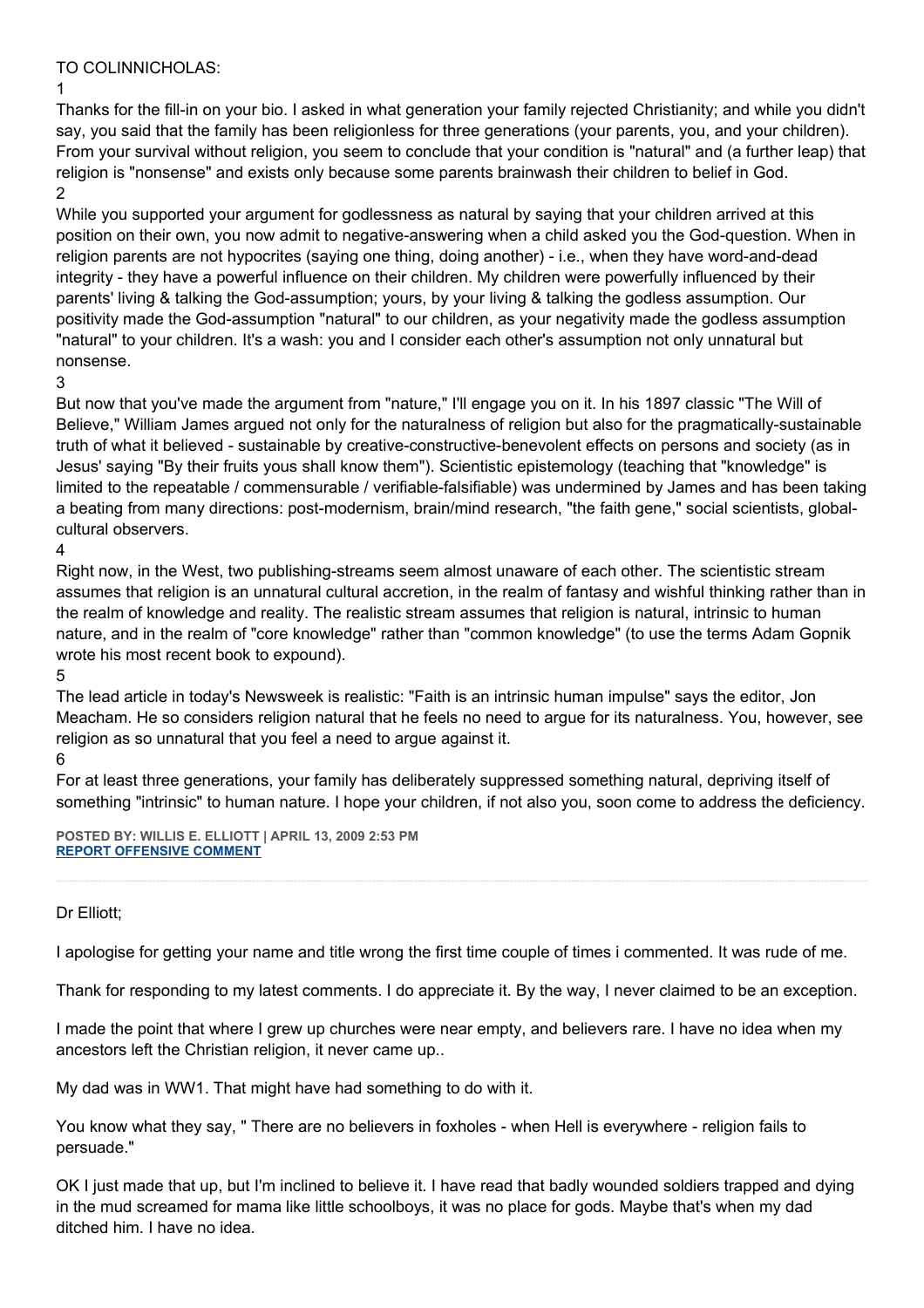I was raised in a godless world that had nothing supernatural about it. No ghosts or demons or gods...just reality.

If I am Hell bound because of my inability to believe what religion teaches, then so be it. I yam what I yam.

I would, however, appreciate your response to the following, if you have the time.

Assume, for argument's sake - that we were the same age, and both of us born in the same hosptal at the same time. Do you think that - had the maternity nurses mistakenly given our mothers the wrong baby - you to my mother, and me to your mother - would we each have the other's point of view today? Would you be the atheist and me the devout Christian?

I say yes.

**POSTED BY: COLINNICHOLAS | APRIL 13, 2009 11:47 AM [REPORT OFFENSIVE COMMENT](mailto:blogs@washingtonpost.com?subject=On%20Faith%20Panelists%20Blog%20%20%7C%20%20colinnicholas%20%20%7C%20%20New%20Occasions%20Teach%20New%20Duties%20--%20Even%20to%20Popes%20%20%7C%20%204660094&body=%0D%0D%0D%0D%0D================%0D?__mode=view%26_type=comment%26id=4660094%26blog_id=618)**

### TO COLINNICHOLAS:

Thanks for the fill-in on your bio. I see that it's "natural" for your children not to believe in God, since you told them you didn't, & "natural" for you, as your parents were disinterested in church. You didn't tell me in what generation your family became godless, but you have now said that it's been "natural" for three generations.

For three generations, as I see it, your family has been living unnaturally. "Faith is an intrinsic human impulse" that in your family line has been long suppressed or diverted to idolatrous substitutes. (The quotation is from Newweek editor John Meacham, whose 4.13.09 "The End of Christian Ameica" is titled, on the cover, "The Decline and Fall of Christian America." As a faithful Episcopalian, he's happy about the failure of religion to lobby legislation, and hopeful about the return of churches to their proper sphere (though, on other occasions, he's expressed happiness over the success of religion lobbying [led by a Baptist preacher] for the '64 civil rights act and the '65 voting rights act).

Meacham & I say religion is natural ("intrinsic"), and you say it's unnatural (extrinsic) and has to be taught: religionlessness (atheism, agnospticism) is humanity's default position. But as parent, you are not the exception you claim to be: you & I both gave our children verbal guidance by answering their religion questions (the verbal guidance being in line with our example, our manner of life).

"Natural" is multidimensional. My 62-year-old son is teaching in a university in China & is often on the phone with us, laughing at the cultural differences as to what's "natural." That's the descriptive use of "natural." In responding to me, your use was rhetorical: you made a reality-claim which reduced my position to nonsense, and my reply asserts that your position is delusional.

There is, as you seem not to know, no objective or even philosophical resolution of our difference. But I argue that the preponderance of evidence is on the side of religion as "natural," from William James' "The Will to Believe" to the latest brain-mind research.

In church yesterday (Easter Sunday), we Christians greeted one another with "Christ is risen!" / "He is risen, indeed!" I am sorry that you have deprived yourself and your children of this communion, this joy, this hope, this motivation to be good news to one's neighbor and the good earth.

**POSTED BY: WILLIS E. ELLIOTT | APRIL 13, 2009 9:07 AM [REPORT OFFENSIVE COMMENT](mailto:blogs@washingtonpost.com?subject=On%20Faith%20Panelists%20Blog%20%20%7C%20%20Willis%20E.%20Elliott%20%20%7C%20%20New%20Occasions%20Teach%20New%20Duties%20--%20Even%20to%20Popes%20%20%7C%20%204660072&body=%0D%0D%0D%0D%0D================%0D?__mode=view%26_type=comment%26id=4660072%26blog_id=618)**

Dr Willis;

Part 2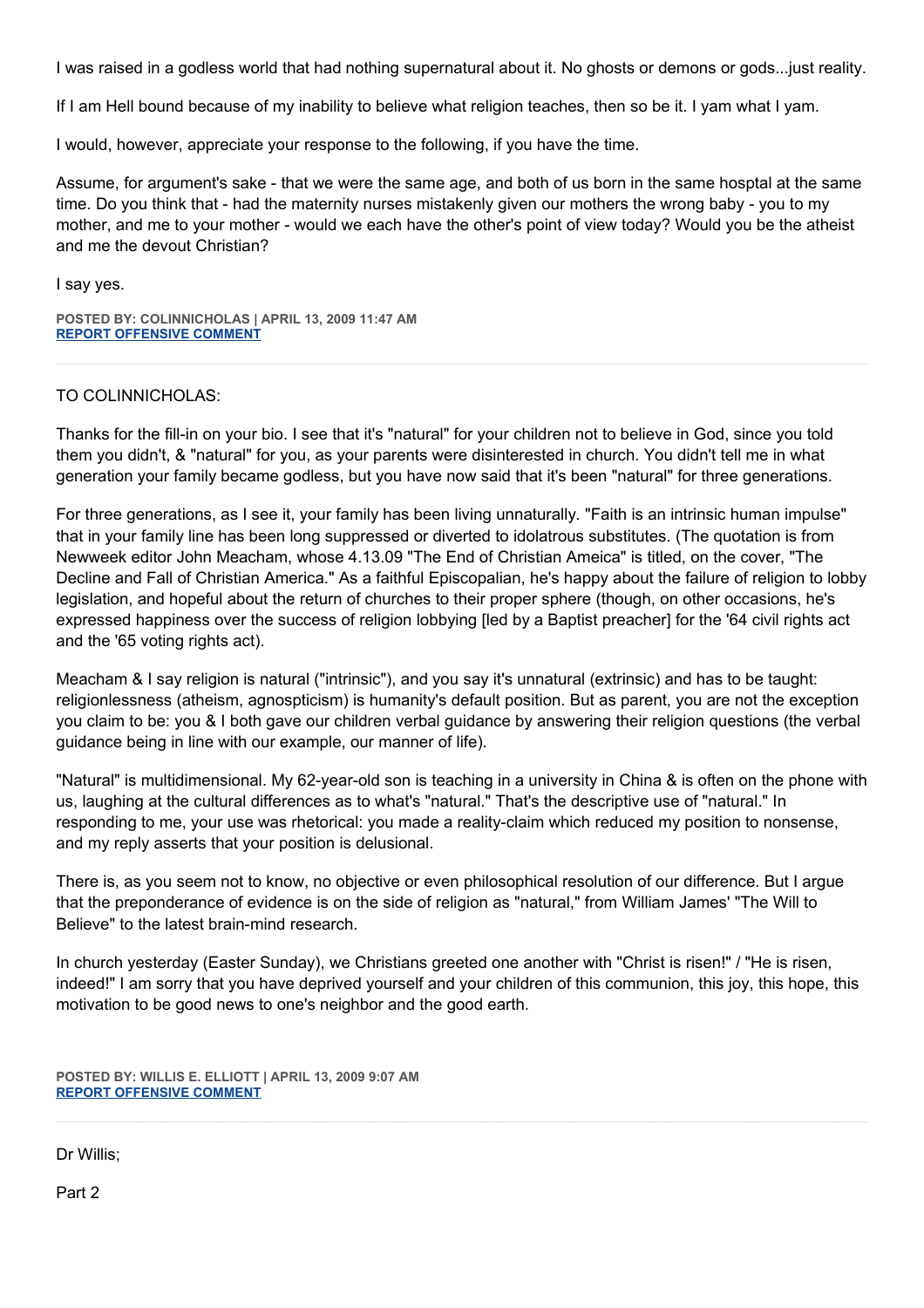My boasting that I had raised five atheists occured to me when I read a column in The Guardian UK titled "Atheism Has to Be Taught" by Andrew Brown. I commented on that blog that I am an atheist - not through being taught atheism - but by NOT being taught religion.

It then came to me that my childrens' non-belief is more persuasive testimony than my own - that atheism is the natural state, because that's how I brought them up, naturally, without any pressure either way. And now, as adults, they don't believe in god. The word atheist might be a bit strong for them. They are not 'active' atheists like myself. They are like most Brits and Europeans - they just don't believe in anything supernatural.

I did not tell my kids about atheism, or agnosticism, or in anyway push my views on them, or tell them that I thought religion is preposterous nonsense. It only came up at moments like this - one of my boys, then age about seven, asked me one day "Dad, is there a God?"

I replied something like "Well, some people think there is and other people say there isn't" He then asked "So do you think there is one?" I told him "No, I don't think there is one."

It was a piece of cake.

**POSTED BY: COLINNICHOLAS | APRIL 11, 2009 3:07 PM [REPORT OFFENSIVE COMMENT](mailto:blogs@washingtonpost.com?subject=On%20Faith%20Panelists%20Blog%20%20%7C%20%20colinnicholas%20%20%7C%20%20New%20Occasions%20Teach%20New%20Duties%20--%20Even%20to%20Popes%20%20%7C%20%204659842&body=%0D%0D%0D%0D%0D================%0D?__mode=view%26_type=comment%26id=4659842%26blog_id=618)**

Hi Mr Willis.

Part one.

.

Thanks for your unexpected response.

I was a boy in Wales during WW2. I was raised by parents who never mentioned god. On Sundays sometimes they would tell me to go to Sunday school, or church, so that I would be out of their way. But like most other kids I often kept the collection money, and would go fool around on the river banks, or the park.

A few times I did go to church, and sang in the choir once or twice, and pumped the organ at least one time I vaguely recall. I also recall counting the the choirboys (6) and the worshipers (5) and one organist, one priest (wearing bicycle clips) and 2 boys pumping the organ, one of which was me.

My parents never attended church.

But the thing is - neither did anybody else in my neighborhood, except for the catholic kids - who were Irish anyway, and couldn't even play truant without a priest ( on a bicycle) chasing them off to school.

**POSTED BY: COLINNICHOLAS | APRIL 11, 2009 2:14 PM [REPORT OFFENSIVE COMMENT](mailto:blogs@washingtonpost.com?subject=On%20Faith%20Panelists%20Blog%20%20%7C%20%20colinnicholas%20%20%7C%20%20New%20Occasions%20Teach%20New%20Duties%20--%20Even%20to%20Popes%20%20%7C%20%204659835&body=%0D%0D%0D%0D%0D================%0D?__mode=view%26_type=comment%26id=4659835%26blog_id=618)**

^ in the christian year,today is good friday,when we christians remmber the crucifiction of our lord and savior jesus christ& anticipated easter^

the above is a good picture of the delusionism of greco-romanism ,zeus and appolos family.

the almighty creator god is free from that insult and delusion .

if some human being can mange to crucify the LORD AND SAVIOR ,what is the use of this lord or god?

the mass delusional environment of juchristianity bred another delusion called atheism.

the almighty creator god is free from the above nonsens.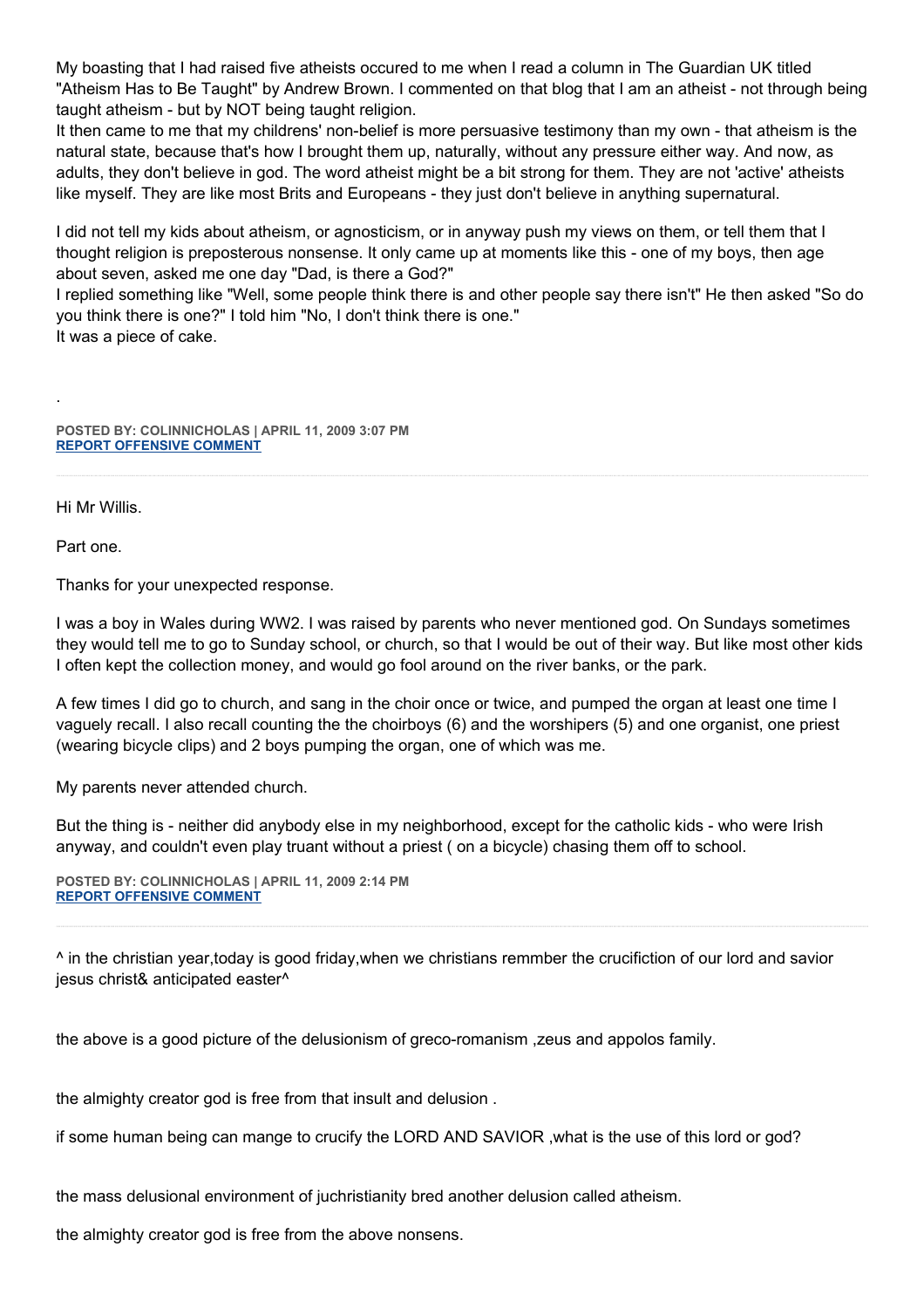as much books DR E carry on his back he should know better than this.

**POSTED BY: MONO1 | APRIL 11, 2009 7:51 AM [REPORT OFFENSIVE COMMENT](mailto:blogs@washingtonpost.com?subject=On%20Faith%20Panelists%20Blog%20%20%7C%20%20mono1%20%20%7C%20%20New%20Occasions%20Teach%20New%20Duties%20--%20Even%20to%20Popes%20%20%7C%20%204659778&body=%0D%0D%0D%0D%0D================%0D?__mode=view%26_type=comment%26id=4659778%26blog_id=618)**

# TO COLINNICHOLAS:

Thank you for your witness. A few comments:

1

Since your family name is Christian, I wonder in which generation Christianity was abandoned & why.

2

Since your children are all of the same (atheist/agnostic) religion-opinion as you, I must conclude that you've strongly influenced them by instruction (indoctrination, brainwashing, whatever) rather than only by example. No surprise here, given the strong bias in your comments on my column.

3

The essence of your bias, as I see it, is your limitation of "knowledge" to what Adam Gopnik, in his recent book, calls "common [commensurable, verifiable/falsifiable] knowledge" in contrast to "core [personal, heart] knowledge." Obviously, faith in God is in the category of "core knowledge" (as is love, imagination, the arts, the virtues, etc.).

4

.

I do not doubt the authenticity of your witness. My witness is that on the occasion of my Christian conversion at age 17, I was overwhelmed with a sense of the divine Presence, liberation, peace, and joy that has been the tonic (in the musical sense) of my life. Why should you doubt the authenticity of my witness? Wait, wait! Judging from the wording of your comment, I know your answer. It is, is it not, that you "know" & I (along with most of humankind) am a victim of "nonsense."

**POSTED BY: WILLIS E. ELLIOTT | APRIL 11, 2009 12:14 AM [REPORT OFFENSIVE COMMENT](mailto:blogs@washingtonpost.com?subject=On%20Faith%20Panelists%20Blog%20%20%7C%20%20Willis%20E.%20Elliott%20%20%7C%20%20New%20Occasions%20Teach%20New%20Duties%20--%20Even%20to%20Popes%20%20%7C%20%204659744&body=%0D%0D%0D%0D%0D================%0D?__mode=view%26_type=comment%26id=4659744%26blog_id=618)**

# TO FARNAZ2:

Thank you for your thoughtful posts.

I doubt that I'm worthy of your intuition about me, but at least it shows your goodwill.

I affirm the truth I share in your saying, "only you and I can bring Jesus, Tikkun Olam, peace, justice,...love to our fellow humans, all of them." That is the responsibility side of biblical religion, Jewish & Christian. The balancing truth is that "only God can...." John Wesley put the paradox memorably: "On your knees! everything depends on God. On your feet! everything depends on you."

In the Christian year, today is Good Friday, when we Christians remember the crucifixion of our Lord and Savior Jesus Christ & anticipate Easter, the celebration (day after tomorrow) of his resurrection, which looks forward to what Jews call Tikkun Olam & we Christians call the Return of Jesus. We believe that in Jesus, the Messiah (in Greek, "Christos") has come & offers all who receive him participation in his suffering, death, & resurrection. / I taught Hebrew & Greek; &, at NYTheological Seminary, a continuing-education course for Orthodox, Conservative, & Reform rabbis - which I mention only to indicate how distant I am from antisemitism.

**POSTED BY: WILLIS E. ELLIOTT | APRIL 10, 2009 11:29 PM [REPORT OFFENSIVE COMMENT](mailto:blogs@washingtonpost.com?subject=On%20Faith%20Panelists%20Blog%20%20%7C%20%20Willis%20E.%20Elliott%20%20%7C%20%20New%20Occasions%20Teach%20New%20Duties%20--%20Even%20to%20Popes%20%20%7C%20%204659731&body=%0D%0D%0D%0D%0D================%0D?__mode=view%26_type=comment%26id=4659731%26blog_id=618)**

## Dear Rev. Elliott,

I read your post on R. Waskow's thread: 'Twas very violet sweet! I don't know the proper words to say to Christians in this period. My Christian friends say "Happy Easter" to one another, Happy Passover to me (a long story-- about me, that is--not Passover), so I wish you the happiest of Easters.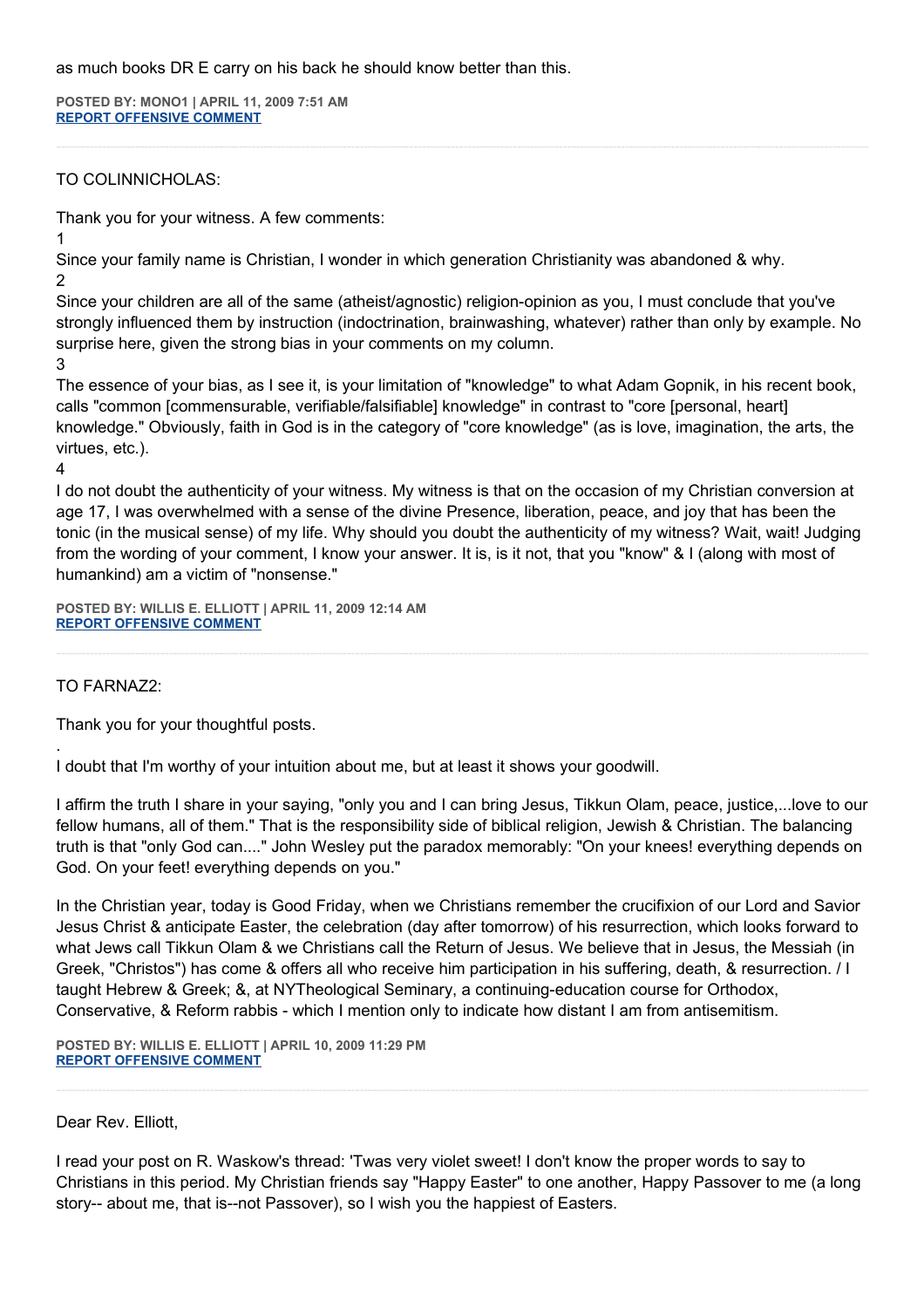On the words you wrote to R. Waskow about Jesus and Tikkun Olam: I thought, and, only in the last few years realized I'd been in error--that racism, that all human-destroying isms would end in my lifetime. I was naive. I see the path of the Jews was, in fact, written in an ancient book whose trajectory we have, in mysterious ways followed.

Exilic. Yet Diasporism(!) is a creative place. It enables peripheral vision. One can see that the fringe is really the center, etc. The Talmudists earnestly believed that the world needs the Greeks for their sense of beauty, but must have the Hebrews for their understanding of Justice, which they (including yours truly) don't radically distinguish from mercy.

Reverend, only you and I can bring Jesus, Tikkun Olam, peace, justice, tranquility, obligation with love to our fellow humans--all of them.

And so I wish for you, for me, for our children and our children's childeren's children, that this period brings us closer to that promised humanity.

Farnaz

**POSTED BY: FARNAZ2 | APRIL 10, 2009 8:20 PM [REPORT OFFENSIVE COMMENT](mailto:blogs@washingtonpost.com?subject=On%20Faith%20Panelists%20Blog%20%20%7C%20%20Farnaz2%20%20%7C%20%20New%20Occasions%20Teach%20New%20Duties%20--%20Even%20to%20Popes%20%20%7C%20%204659688&body=%0D%0D%0D%0D%0D================%0D?__mode=view%26_type=comment%26id=4659688%26blog_id=618)**

Hi Mr Elliott.

I raised five atheists.

I knew that would get your attention.

I find it depressing that ancient beliefs in supernatural gods continues to have credibility with so many.

I mean as far as we actually know there are no gods and never were. The only way we end up believing this nonsense is if we were indoctrinated as children into believing it. I raised five children; and as I didn't brainwash any of them - they all grew up to be atheists, or at least agnostics. I didn't indoctrinate them into atheism. I just refused to allow them to be indoctrinated into a religion. So 'naturally' they do not believe in god; and they don't miss him anymore than I do.

I would urge all parents to do this. Reality beats fantasy every time. and it's honest.

**POSTED BY: COLINNICHOLAS | APRIL 10, 2009 12:04 PM [REPORT OFFENSIVE COMMENT](mailto:blogs@washingtonpost.com?subject=On%20Faith%20Panelists%20Blog%20%20%7C%20%20colinnicholas%20%20%7C%20%20New%20Occasions%20Teach%20New%20Duties%20--%20Even%20to%20Popes%20%20%7C%20%204659605&body=%0D%0D%0D%0D%0D================%0D?__mode=view%26_type=comment%26id=4659605%26blog_id=618)**

""But I don't much tend to doubt he'd be a torthright soul to have at my back, should we find ourselves together in a messed up circumstance in some other life."

**Ditto!** 

Farnaz :)"

Ditto, indeed. :)

I would, though, prefer to ask his Reverendship to concentrate more on retaining and passing what he knows of farming than what he thinks of New York subways and the metric system. :)

Frankly, Rev Elliott isn't here cause, if you listen carefully, he knows a whole lot more about keeping a certain number of people alive by \*knowing how to grow things\* than he does about applying 'Ultimate Truth' to the strange place and times we live in.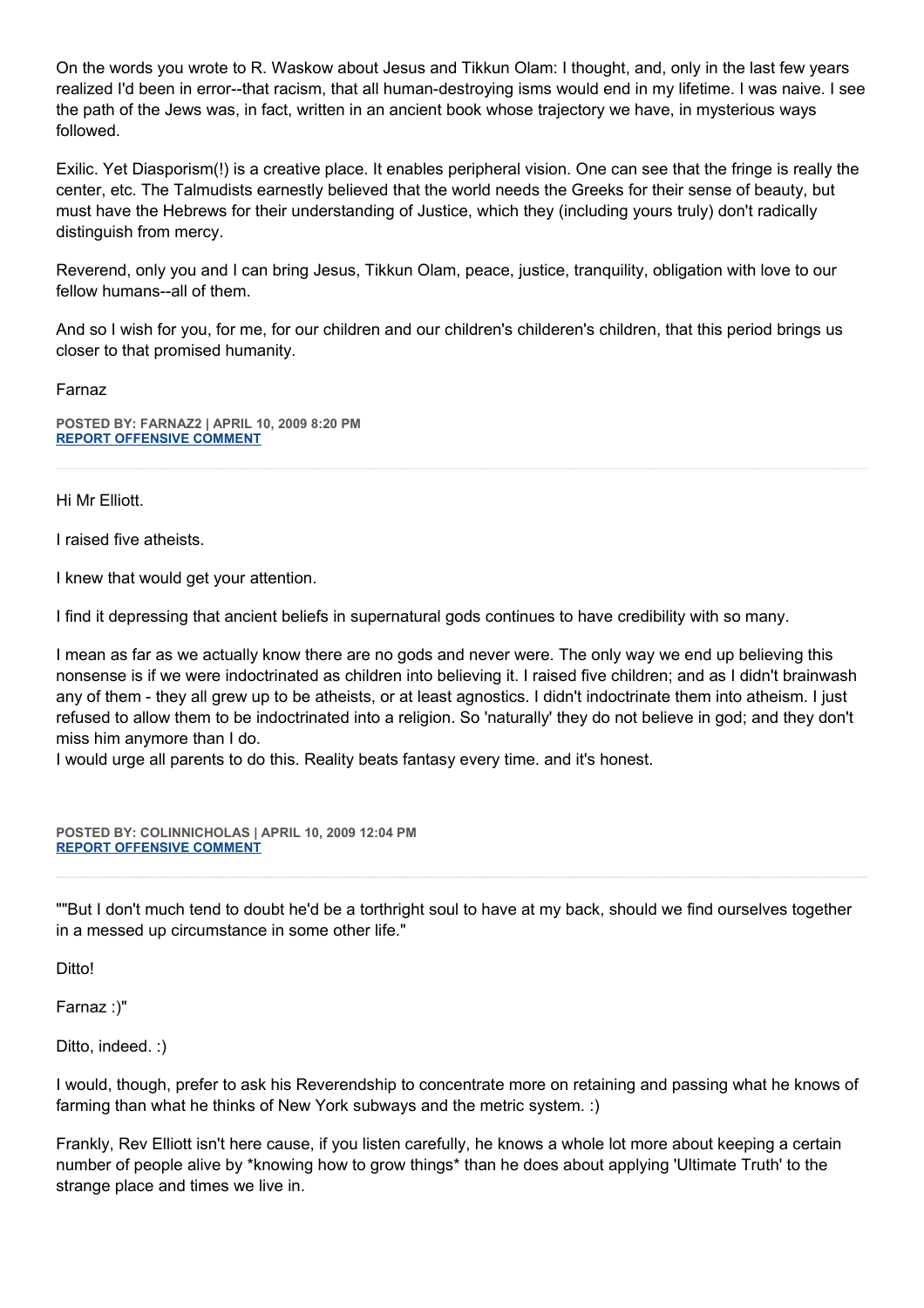Kind of struck me, revently, at a recent Pagan social, noobs come ask us about Big Cosmic Power,' ...they step aside, we're talking about how to grow plants.

I think Rev Elliiot is basically full of it with his theroies about whattina Hel the Digital Age means.

I know he knows how to grow stuff in a quasi-industrialized economy.

So I say to th Reverend, Much has been forgotten, in really stupid ways.

It's not a metaphor, sir. Things are geting screwed-up again. I'm sorry. I've done as best I could while getting kicked in the head very hard.

Stuff you quote as qualifications to demand stupid sh\*\* in daily lives, is more important than coercing some shape of 'God.'

You say, I farmed, this makes me 'absolutely virtuous. I can tell you about complex social dynamics I play into...

I say, the biger threat is no one knows how to grow \*food\* under limitedly-industrial situations cause everyone you coulda been teaching thinks the \*world's\* ending.

Things you know, people \*ache\* to know, cause we don't trust your damn authorities anymore. Nor your assertion the 'world ill end tidily.'

Teach people what you know about growing food, sir. My Goddess wil sanction me helping ou out in any way you can accomplish this. And if \*your\* God\* wants someone to punish, welll, by your reckoning, I'm already in dutch for any notion how crops might come up. Reports can be filed.

Whattya say, Reverend?

If my Pagan arse is in any way mine to give, you teach that stuff? If I'm full of it, more words outta you can hardly help anyway.

So I ask. Please.

Food, and stuff.

We can work the rest out later.

**POSTED BY: PAGANPLACE | APRIL 9, 2009 6:33 PM [REPORT OFFENSIVE COMMENT](mailto:blogs@washingtonpost.com?subject=On%20Faith%20Panelists%20Blog%20%20%7C%20%20Paganplace%20%20%7C%20%20New%20Occasions%20Teach%20New%20Duties%20--%20Even%20to%20Popes%20%20%7C%20%204659448&body=%0D%0D%0D%0D%0D================%0D?__mode=view%26_type=comment%26id=4659448%26blog_id=618)**

Basically, it you proceed from the presumption, 'God' designed us to coun on ten fingers, and we make \*binary\* computers in 'our own image,' we may cal it 'authoritative, but it still don't mean a circle in base ten ain't irrational numbers.

And ain't \*that\* the picture of allegory. :)

**POSTED BY: PAGANPLACE | APRIL 9, 2009 6:10 PM [REPORT OFFENSIVE COMMENT](mailto:blogs@washingtonpost.com?subject=On%20Faith%20Panelists%20Blog%20%20%7C%20%20Paganplace%20%20%7C%20%20New%20Occasions%20Teach%20New%20Duties%20--%20Even%20to%20Popes%20%20%7C%20%204659442&body=%0D%0D%0D%0D%0D================%0D?__mode=view%26_type=comment%26id=4659442%26blog_id=618)**

Rev.,

PaganPlace writes to you: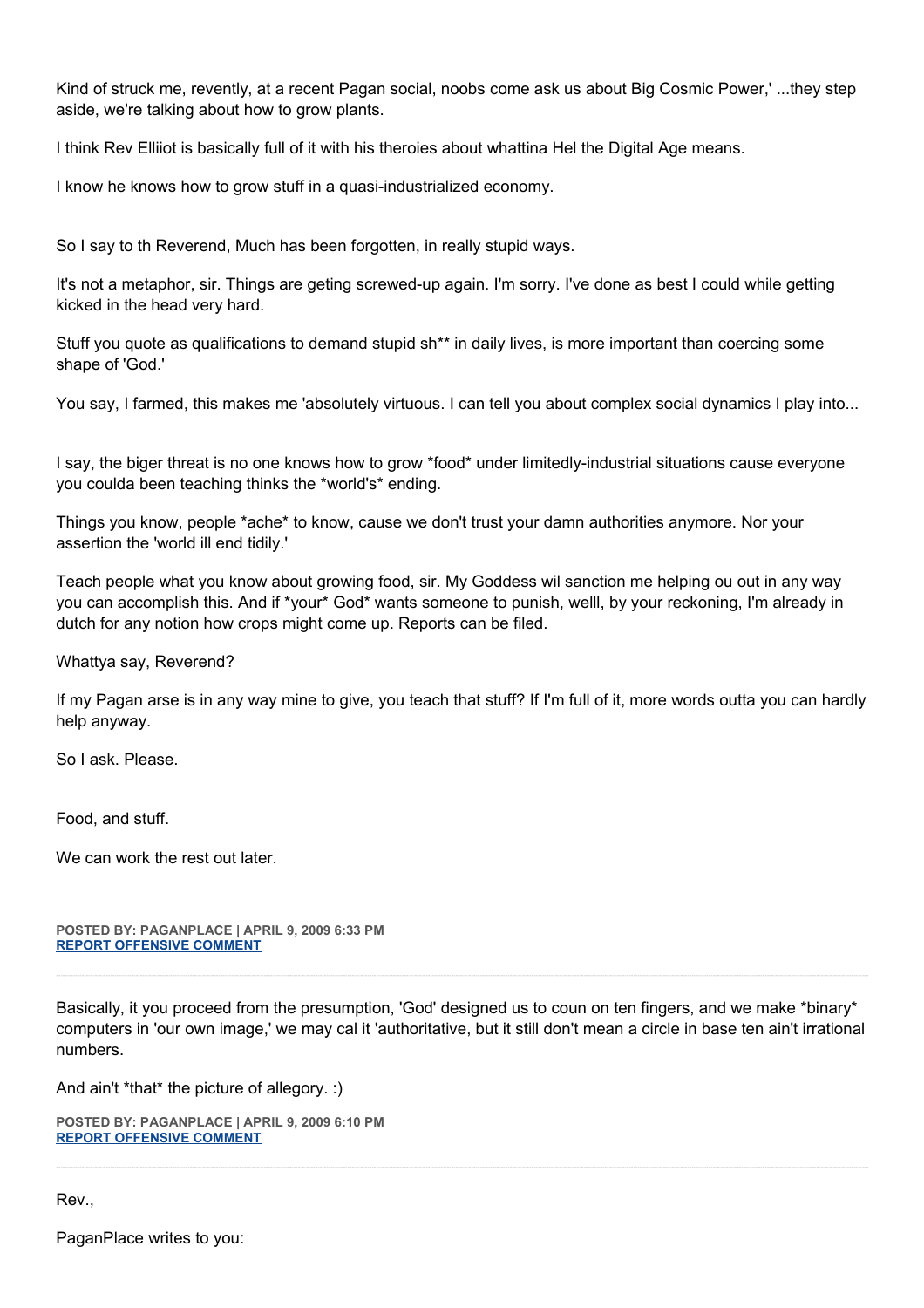"But I don't much tend to doubt he'd be a torthright soul to have at my back, should we find ourselves together in a messed up circumstance in some other life."

Ditto!

Farnaz :)

**POSTED BY: FARNAZ2 | APRIL 9, 2009 6:07 PM [REPORT OFFENSIVE COMMENT](mailto:blogs@washingtonpost.com?subject=On%20Faith%20Panelists%20Blog%20%20%7C%20%20Farnaz2%20%20%7C%20%20New%20Occasions%20Teach%20New%20Duties%20--%20Even%20to%20Popes%20%20%7C%20%204659439&body=%0D%0D%0D%0D%0D================%0D?__mode=view%26_type=comment%26id=4659439%26blog_id=618)**

Speaking of calling people on things:

".....Reason is weaker than change-resistance. I wanted to build our retirement home by rational (metricaldecimal [10-base]) measurement, but could find no builders supply that would accommodate me: all were still 12-base (the irrational ancient Babylonian duodecimal system nowhere in the world now in use except in parts of the English-speaking world, including America)."

Err.... It's \*irrational\* to apply base-twelve measurements to \*astronomy,\* Reverend.

It's equally-irrational to try and make carpentry \*digital.\*

I'd think that as a follower of a carpenter's son who died by carpentry, you might figure on that.

Base-twelve math, even rendered in decimal arithmetic, makes a \*lot\* more sense in practice.

If you're handling and measuring real objects.

Ten suits a decimal display. Twelve.... is evenly-divisible by 1, 2, 3, 4, and 6.

It's \*still\* how we measure time.

More than that, my \*hands\* know what an eighth of an inch is, whereas, what. .125cm is 'absolutely' more precise in terms of hydrogen atoms?

Not everyone thinks of the universe as some imposed digital order, Reverend. Some things work better in ratioes, if we don't let machines do it all for us.

The circle is reckoned in twelves for a reason.

You wanna forget \*why,\* we may as \*well\* go metric.

It's just a number-talk, not a 'One Universal Truth.'

Gods forbid we should be bilingual, eh?

**POSTED BY: PAGANPLACE | APRIL 9, 2009 5:58 PM [REPORT OFFENSIVE COMMENT](mailto:blogs@washingtonpost.com?subject=On%20Faith%20Panelists%20Blog%20%20%7C%20%20Paganplace%20%20%7C%20%20New%20Occasions%20Teach%20New%20Duties%20--%20Even%20to%20Popes%20%20%7C%20%204659437&body=%0D%0D%0D%0D%0D================%0D?__mode=view%26_type=comment%26id=4659437%26blog_id=618)**

(I choose this column to ask.... Does anyone else think our photo illustration should read:

Pope: "Whassamatta you!" Dsvid or Adam "Forget about it!"

Just needed to say that. I'm Italian enough to notice. :)

As for the Reverend, Farnazz, I do actually think he's a good man. I just don't think he always sees the world or governs his claims accordingly.